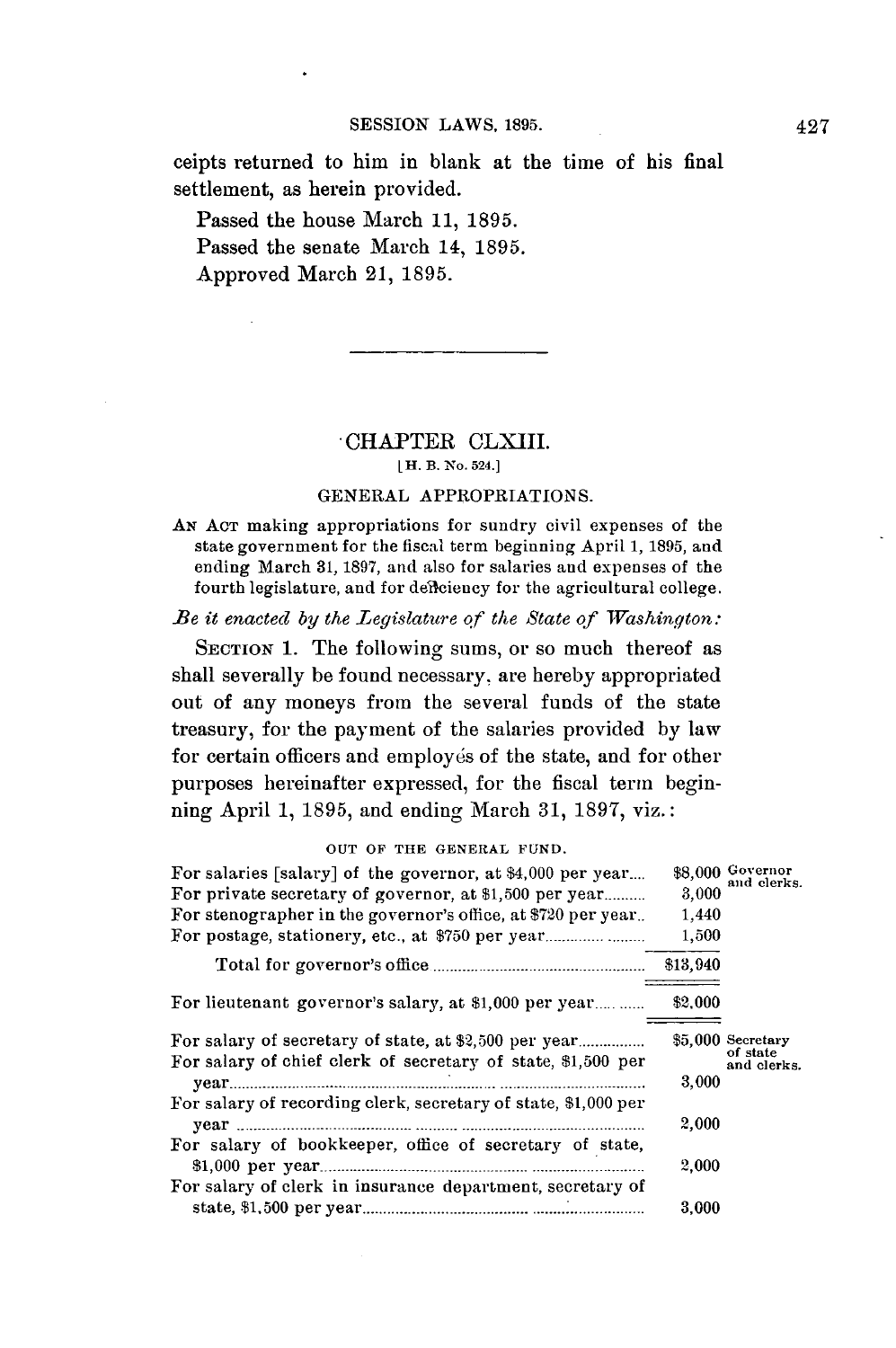### **SESSION** LAWS, **1895.**

 $\mathcal{L}$ 

|                                 | Traveling expenses in insurance department, \$200 per                                                                | \$400        |
|---------------------------------|----------------------------------------------------------------------------------------------------------------------|--------------|
|                                 | For postage and incidental expenses, secretary of state,                                                             | 1,500        |
|                                 | For distribution of session laws, supreme court reports                                                              |              |
|                                 | For messenger, secretary of state's office, \$500 per year                                                           | 500<br>1,000 |
|                                 |                                                                                                                      | \$18,400     |
| Auditor                         |                                                                                                                      | \$4,000      |
| and clerks.                     |                                                                                                                      | 3,000        |
|                                 | For salary of clerk in office of state auditor, \$1,000 per                                                          | 2,000        |
|                                 |                                                                                                                      | 2,000        |
|                                 |                                                                                                                      | 1,800        |
|                                 |                                                                                                                      | 500          |
|                                 | For telegraph and incidental expenses, state auditor's of-                                                           | 500          |
|                                 | For expressage and expenses in distributing revenue                                                                  | 700          |
|                                 |                                                                                                                      | \$14,500     |
|                                 |                                                                                                                      |              |
| Treasurer<br>and clerks.        |                                                                                                                      | \$4,000      |
|                                 | For salary of deputy state treasurer, \$1,500 per year                                                               | 3,000        |
|                                 |                                                                                                                      | 1,200        |
|                                 | For postage, stationery and incidentals in office of state                                                           | 1,000        |
|                                 |                                                                                                                      | \$9,200      |
| Land com-<br>missioner          | For salary of commissioner of public lands, at \$2,000 per                                                           |              |
| and clerks.                     |                                                                                                                      | \$4,000      |
|                                 |                                                                                                                      | 3,000        |
|                                 |                                                                                                                      | 2,400        |
|                                 |                                                                                                                      | 3,000<br>800 |
|                                 | For postage and incidental expenses, \$400 per year<br>For traveling expenses, state land commissioners, \$750 per   | 1,500        |
|                                 | For procuring plats and abstracts of entries, etc., from the<br>United States land office and departments, \$250 per |              |
|                                 |                                                                                                                      | 500          |
|                                 | For advertising sale of tide lands, sec. 13, Laws of 1891, re-                                                       |              |
|                                 | For contingent fund, including clerk hire and witness fees                                                           | 500          |
|                                 | for defending state's title to school and granted lands                                                              |              |
|                                 |                                                                                                                      | 6,000        |
|                                 | Total for the office of public lands and state land                                                                  | \$21,700     |
| Superintend-<br>ent and clerks. | For salary of superintendent of public instruction, \$2,500                                                          | \$5,000      |
|                                 | For clerk hire, superintendent's office, \$500 per year.                                                             | 1,000        |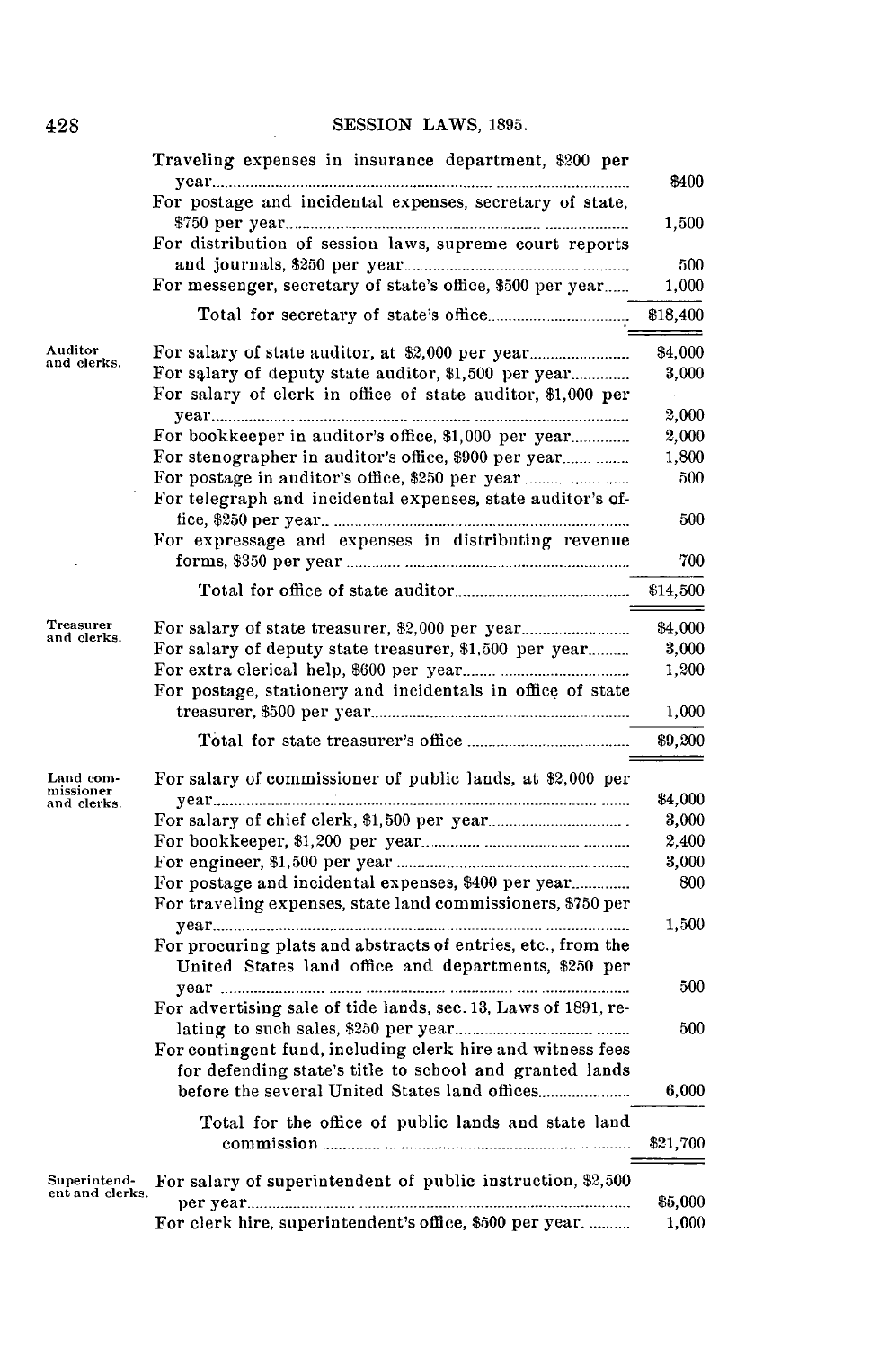## **SESSION** LAWS, **1895.**

| For traveling expenses superintendent, \$500 per year                                                                                                                            | \$1,000  |                                               |
|----------------------------------------------------------------------------------------------------------------------------------------------------------------------------------|----------|-----------------------------------------------|
| For postage, expressage and telegraphing, \$250 per year.<br>For incidental expenses, record book and stationery, \$250                                                          | 500      |                                               |
|                                                                                                                                                                                  | 500      |                                               |
| Total for office superintendent public instruction                                                                                                                               | \$8,000  |                                               |
| For salary of attorney general, at \$2,000 per year                                                                                                                              |          | \$4,000 Attorney                              |
| For salary of assistant attorney general, at \$1,800 per year                                                                                                                    |          | 3,600 general 3,600 and clerks.               |
| For traveling expenses of attorney general, \$750 per year.                                                                                                                      | 1,500    |                                               |
| For stationery, postage and incidentals, \$200 per year                                                                                                                          | 400      |                                               |
|                                                                                                                                                                                  | 1.000    |                                               |
|                                                                                                                                                                                  | \$10,500 |                                               |
| For expenses of state board of education, at \$1,000 per year                                                                                                                    |          | \$2,000 Board of<br>education.                |
| For salaries of the judges of supreme court, each at \$4,000                                                                                                                     |          |                                               |
|                                                                                                                                                                                  |          | \$40,000 Supreme court<br>4,000 and officers. |
| Salary of clerk of supreme court, at \$2,000 per year                                                                                                                            |          |                                               |
| Salary of supreme court reporter, \$1,800 per year                                                                                                                               | 3.600    |                                               |
| Contingent expenses supreme court, \$3,500 per year                                                                                                                              | 7,000    |                                               |
|                                                                                                                                                                                  | \$54,600 |                                               |
|                                                                                                                                                                                  |          | \$4,000 Fish com-                             |
| For salary of deputy fish commissioner, at \$750 per year                                                                                                                        | 1,500    | missioner.                                    |
| For traveling and incidental expenses of fish commissioner                                                                                                                       |          |                                               |
|                                                                                                                                                                                  | 2,000    |                                               |
| Total for office of fish commissioner                                                                                                                                            | \$7,500  |                                               |
| For salaries of superior court judges, at \$1,500 each per                                                                                                                       |          | $\$72,000$ Superior                           |
| For traveling expenses of judges of the superior court in<br>counties where a judge is judge of more than one county,<br>in traveling between the county seats within his juris- |          | judges.                                       |
| diction, to be paid upon the certificate of said judges,                                                                                                                         |          |                                               |
|                                                                                                                                                                                  | 1,000    |                                               |
| Total for salaries and expenses of superior judges                                                                                                                               | \$73,000 |                                               |
|                                                                                                                                                                                  |          | \$3,000 Librarian.                            |
| For salary of assistant state librarian, \$800 per year                                                                                                                          | 1,600    |                                               |
|                                                                                                                                                                                  | 500      |                                               |
|                                                                                                                                                                                  | \$5,100  |                                               |
|                                                                                                                                                                                  | \$50,000 |                                               |
|                                                                                                                                                                                  | 7,000    |                                               |
| For expenses in transporting insane persons to hospitals                                                                                                                         |          |                                               |
|                                                                                                                                                                                  | 12,000   |                                               |
| For expenses in transporting convicts to the state peni-                                                                                                                         | 18,000   |                                               |
| For transporting juvenile offenders to the state reform                                                                                                                          |          |                                               |
|                                                                                                                                                                                  |          |                                               |
|                                                                                                                                                                                  | 3,500    |                                               |
| For cost bills in convictions for felony before the superior                                                                                                                     | 30,000   |                                               |

 $\ddot{\phantom{a}}$ 

 $\ddot{\phantom{a}}$ 

 $\ddot{\phantom{a}}$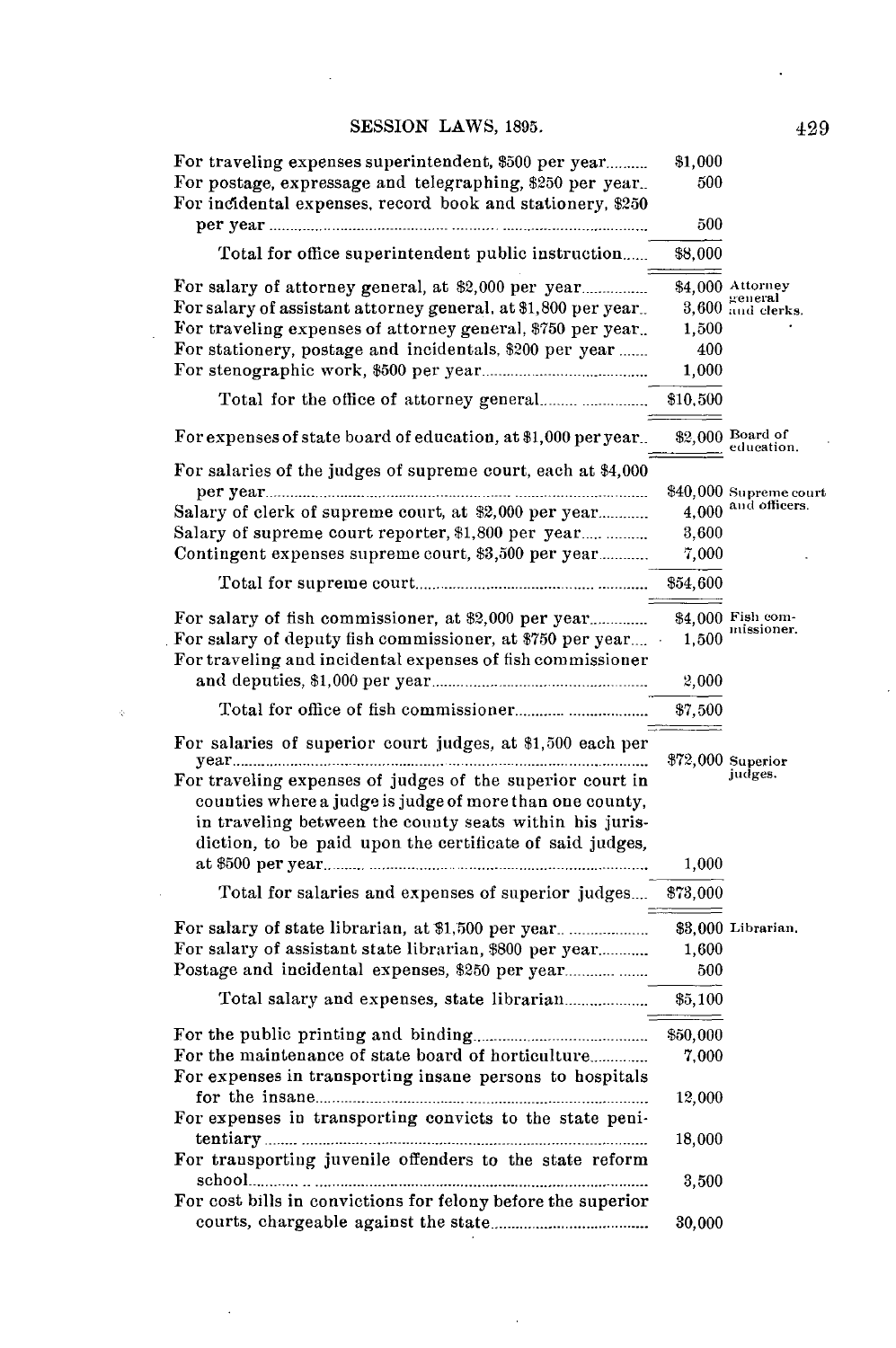# 430 **SESSION** LAWS, **1895.**

| For rent of state offices from T. I. McKenny, to include<br>janitor service, water and heating, according to the<br>terms of an act approved March 7, 1891, at \$6,600 per                                                                                 | \$5,000          |
|------------------------------------------------------------------------------------------------------------------------------------------------------------------------------------------------------------------------------------------------------------|------------------|
| For rewards authorized to be paid by the governor in cer-                                                                                                                                                                                                  | 13,200<br>2,100  |
|                                                                                                                                                                                                                                                            | 2,000            |
| For salaries of two coal mine inspectors, at \$1,500 per                                                                                                                                                                                                   | \$6,000          |
| For traveling and incidental expenses of coal mine in-                                                                                                                                                                                                     | 1,000            |
| Total salaries and expenses, coal mine inspectors                                                                                                                                                                                                          | \$7,000          |
| For salaries and expenses of the state [board] of health,                                                                                                                                                                                                  | \$4,000          |
|                                                                                                                                                                                                                                                            | 1,000            |
| Salaries state land commissioners, \$2,000 per year each                                                                                                                                                                                                   | 8,000            |
| Clerk hire, state land commissioners, \$2,100 per year<br>For expenses of appraisement and sale of school and other                                                                                                                                        | 4,200            |
|                                                                                                                                                                                                                                                            | 13,000           |
|                                                                                                                                                                                                                                                            | 2,000            |
|                                                                                                                                                                                                                                                            | 13,000           |
| For the maintenance of the Western Washington hospital                                                                                                                                                                                                     | 160,000          |
| For the maintenance of the Eastern Washington hospital                                                                                                                                                                                                     |                  |
|                                                                                                                                                                                                                                                            | 100,000          |
|                                                                                                                                                                                                                                                            | 135,000          |
|                                                                                                                                                                                                                                                            | \$50,00          |
|                                                                                                                                                                                                                                                            | 65,000           |
| For the maintenance of the school for defective youth and                                                                                                                                                                                                  |                  |
|                                                                                                                                                                                                                                                            | 65,763           |
| Provided, That of this sum, the sum of \$25,000 shall<br>be returned to the general fund of this state from the<br>proceeds of the first sales or bonding of the University<br>of Washington lands.<br>For the maintenance of the Cheney normal school, at | 90,000           |
|                                                                                                                                                                                                                                                            | 28,000           |
| For the maintenance of the Ellensburgh state normal                                                                                                                                                                                                        |                  |
|                                                                                                                                                                                                                                                            | 28,000<br>25,000 |
|                                                                                                                                                                                                                                                            |                  |
| OUT OF THE STATE LIBRARY FUND.                                                                                                                                                                                                                             |                  |
| For the purchase of books and maps for the state library,                                                                                                                                                                                                  | 2,000            |
| OUT OF THE GENERAL FUND.                                                                                                                                                                                                                                   |                  |
| For the survey of ten or more townships, to be selected by<br>the governor, under the sundry civil act of congress of                                                                                                                                      | 5,000            |
|                                                                                                                                                                                                                                                            | 20,000           |

 $\mathcal{A}$ 

 $\ddot{\phantom{0}}$ 

 $\ddot{\phantom{0}}$ 

 $\mathcal{L}^{\mathcal{L}}(\mathcal{A})$  .